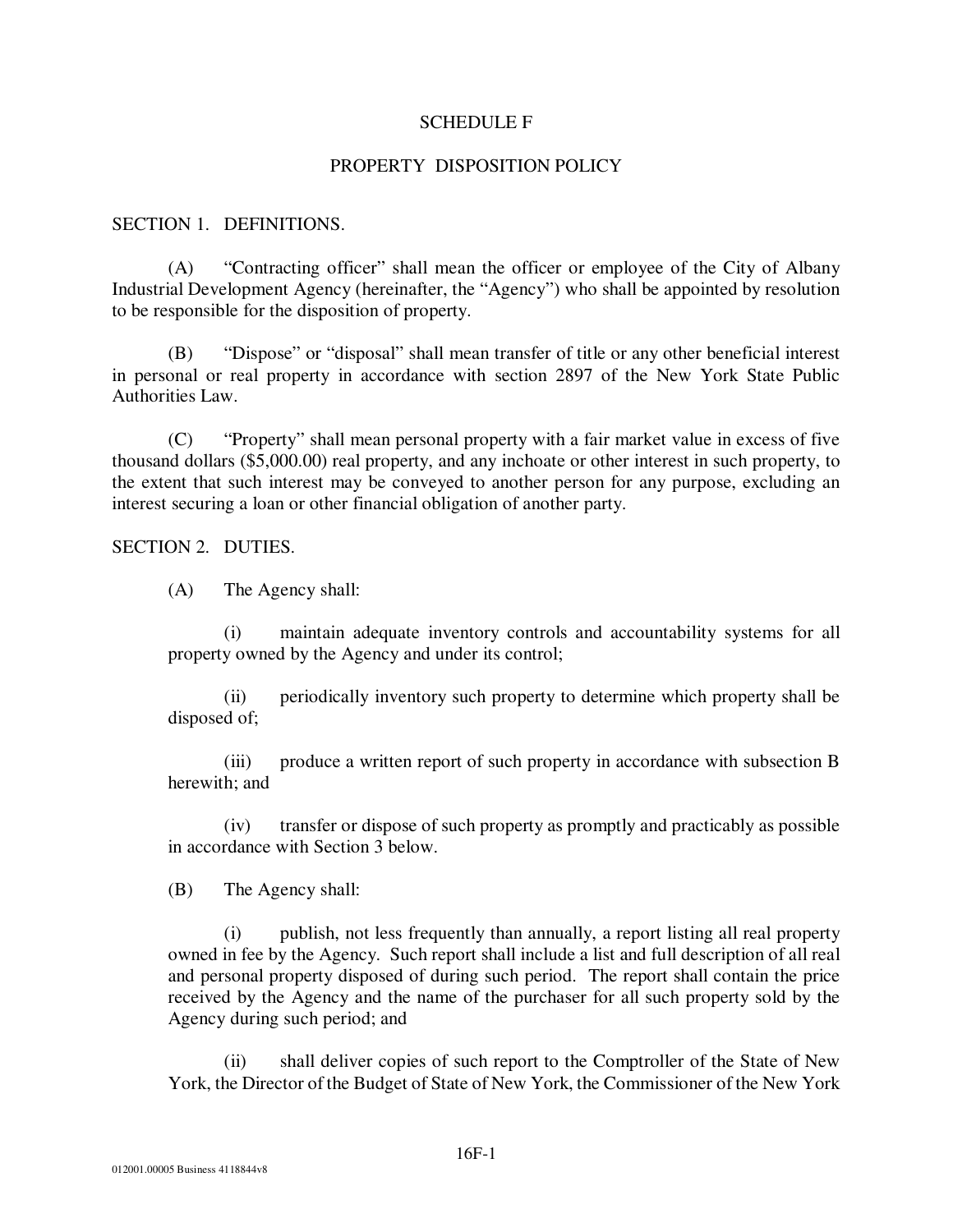State Office of General Services, and the New York State Legislature (via distribution to the Majority Leader of the Senate and the Speaker of the Assembly).

## SECTION 3. TRANSFER OR DISPOSITION OF PROPERTY.

(A) Supervision and Direction. Except as otherwise provided herein, the duly appointed contracting officer (the "Contracting Officer") shall have supervision and direction over the disposition and sale of property of the Agency. The Agency shall have the right to dispose of its property for any valid corporate purpose.

(B) Custody and Control. The custody and control of Agency property, pending its disposition, and the disposal of such property, shall be performed by the Agency or by the Commissioner of General Services when so authorized under this section.

(C) Method of Disposition. Unless otherwise permitted, the Agency shall dispose of property for not less than its fair market value by sale, exchange, or transfer, for cash, credit, or other property, with or without warranty, and upon such other terms and conditions as the Agency and/or Contracting Officer deems proper. The Agency may execute such documents for the transfer of title or other interest in property and take such other action as it deems necessary or proper to dispose of such property under the provisions of this section. Provided, however, except in compliance with all applicable law, no disposition of real property, any interest in real property, or any other property which because of its unique nature is not subject to fair market pricing shall be made unless an appraisal of the value of such property has been made by an independent appraiser and included in the record of the transaction.

(D) Sales by the Commissioner of General Services (the "Commissioner"). When the Agency shall have deemed that transfer of property by the Commissioner will be advantageous to the State of New York, the Agency may enter into an agreement with the Commissioner pursuant to which the Commissioner may dispose of property of the Agency under terms and conditions agreed to by the Agency and the Commissioner. In disposing of any such property, the Commissioner shall be bound by the terms hereof and references to the contracting officer shall be deemed to refer to such Commissioner.

(E) Validity of Deed, Bill of Sale, Lease, or Other Instrument. A deed, bill of sale, lease, or other instrument executed by or on behalf of the Agency, purporting to transfer title or any other interest in property of the Agency in accordance herewith shall be conclusive evidence of compliance with the provisions of these guidelines and all applicable law insofar as concerns title or other interest of any bona fide grantee or transferee who has given valuable consideration for such title or other interest and has not received actual or constructive notice of lack of such compliance prior to closing.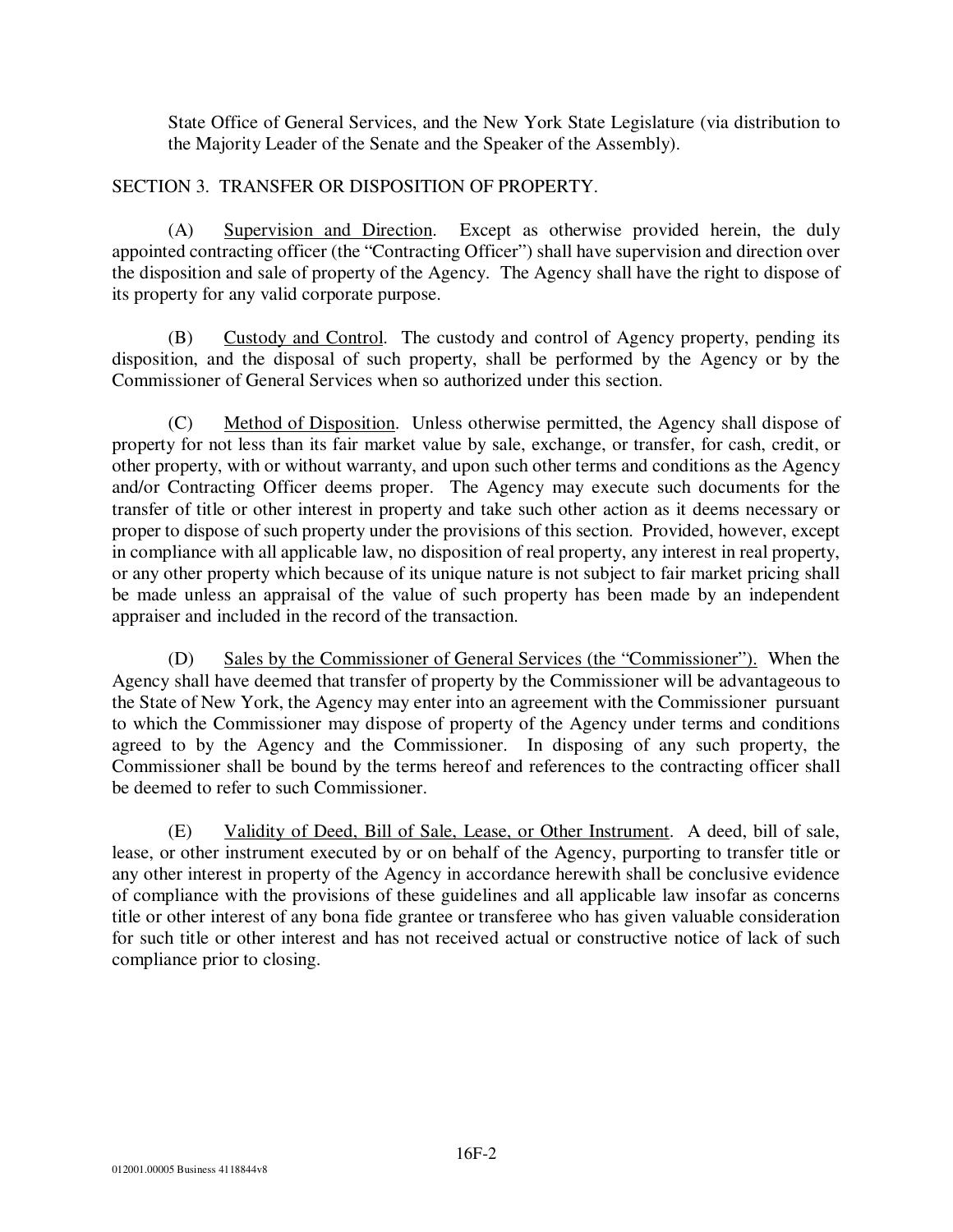(F) Bids for Disposal; Advertising; Procedure; Disposal by Negotiation; Explanatory Statement.

(i) Except as permitted by all applicable law, all disposals or contracts for disposal of property made or authorized by the Agency shall be made after publicly advertising for bids except as provided in subsection (iii).

(ii) Whenever public advertising for bids is required under subsection (i) of this Section F:

(a) the advertisement for bids shall be made at such time prior to the disposal or contract, through such methods, and on such terms and conditions as shall permit full and free competition consistent with the value and nature of the property proposed for disposition;

(b) all bids shall be publicly disclosed at the time and place stated in the advertisement; and

(c) the award shall be made with reasonable promptness by notice to the responsible bidder whose bid, conforming to the invitation for bids, will be most advantageous to the Agency, price and other factors considered; provided, that all bids may be rejected at the Agency's discretion.

(iii) Disposals and contracts for disposal of property may be negotiated or made by public auction without regard to subsections (i) and (ii) of this Section F but subject to obtaining such competition as is feasible under the circumstances, if:

(a) the personal property involved has qualities separate from the utilitarian purpose of such property, such as artistic quality, antiquity, historical significance, rarity, or other quality of similar effect, that would tend to increase its value, or if the personal property is to be sold in such quantity that, if it were disposed of by bid, would adversely affect the state or local market for such property, and the estimated fair market value of such property and other satisfactory terms of disposal can be obtained by negotiation

(b) the fair market value of the property does not exceed fifteen thousand dollars (\$15,000.00);

(c) bid prices after advertising therefore are not reasonable, either as to all or some part of the property, or have not been independently arrived at in open competition;

(d) the disposal will be to the state or any political subdivision or public benefit corporation, and the estimated fair market value of the property and other satisfactory terms of disposal are obtained by negotiation; or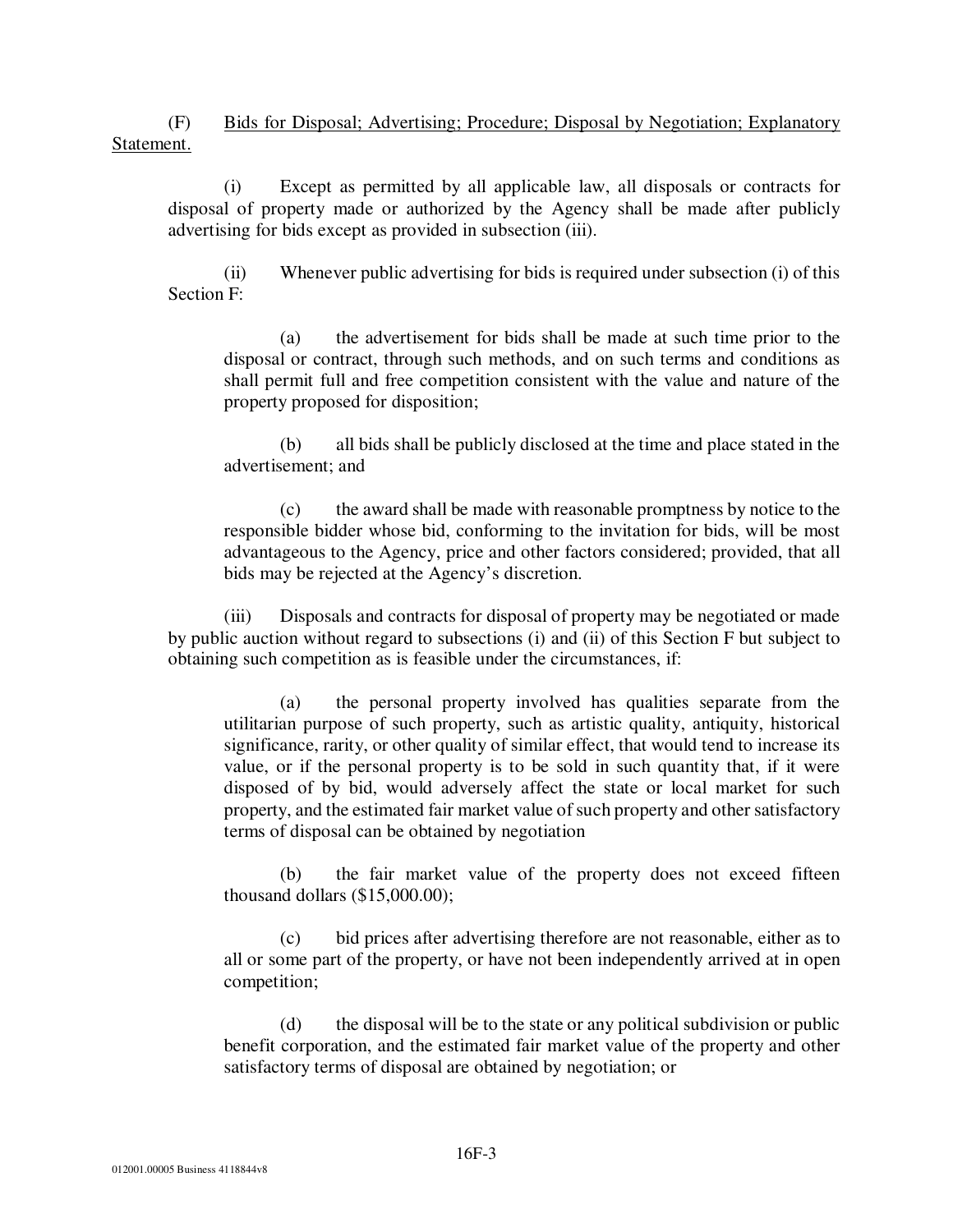(e) such action is otherwise authorized by law.

(G) Transfer of Property for Less than Fair Market Value. (i) The Agency may dispose of its property for less than fair market value under the following circumstances:

(1) the transferee is a government or other public entity, and the terms and conditions of the transfer require that the ownership and use of the asset will remain with the government or any other public entity;

(2) the purpose of the transfer is within the purpose, mission or governing statute of the public authority; or

(3) in the event the Agency seeks to transfer an asset for less than its fair market value to other than a governmental entity, which disposal would not be consistent with the Agency's mission, purpose or governing statutes, such authority shall provide written notification thereof to the governor, the speaker of the assembly, and the temporary president of the senate, and such proposed transfer shall be subject to denial by the governor, the senate, or the assembly.

(ii) In the event that the Agency intends to carry out a disposition of its property at a price that is less than the property's fair market value, the following steps must be taken prior to the disposition:

(1) the Agency's members must be provided with the following:

(a) a full description of the asset;

(b) an appraisal of the fair market value of the asset and any other information establishing the fair market value sought by the members;

(c) a description of the purpose of the transfer, and a reasonable statement of the kind and amount of the benefit to the public resulting from the transfer, including but not limited to the kind, number, location, wages or salaries of jobs created or preserved as required by the transfer, the benefits, if any, to the communities in which the asset is situated as are required by the transfer;

(d) a statement of the value to be received compared to the fair market value;

(e) the names of any private parties participating in the transfer, and if different than the statement required by subparagraph (d) of this paragraph, a statement of the value to the private party; and

(f) the names of other private parties who have made an offer for such asset, the value offered, and the purpose for which the asset was sought to be used.